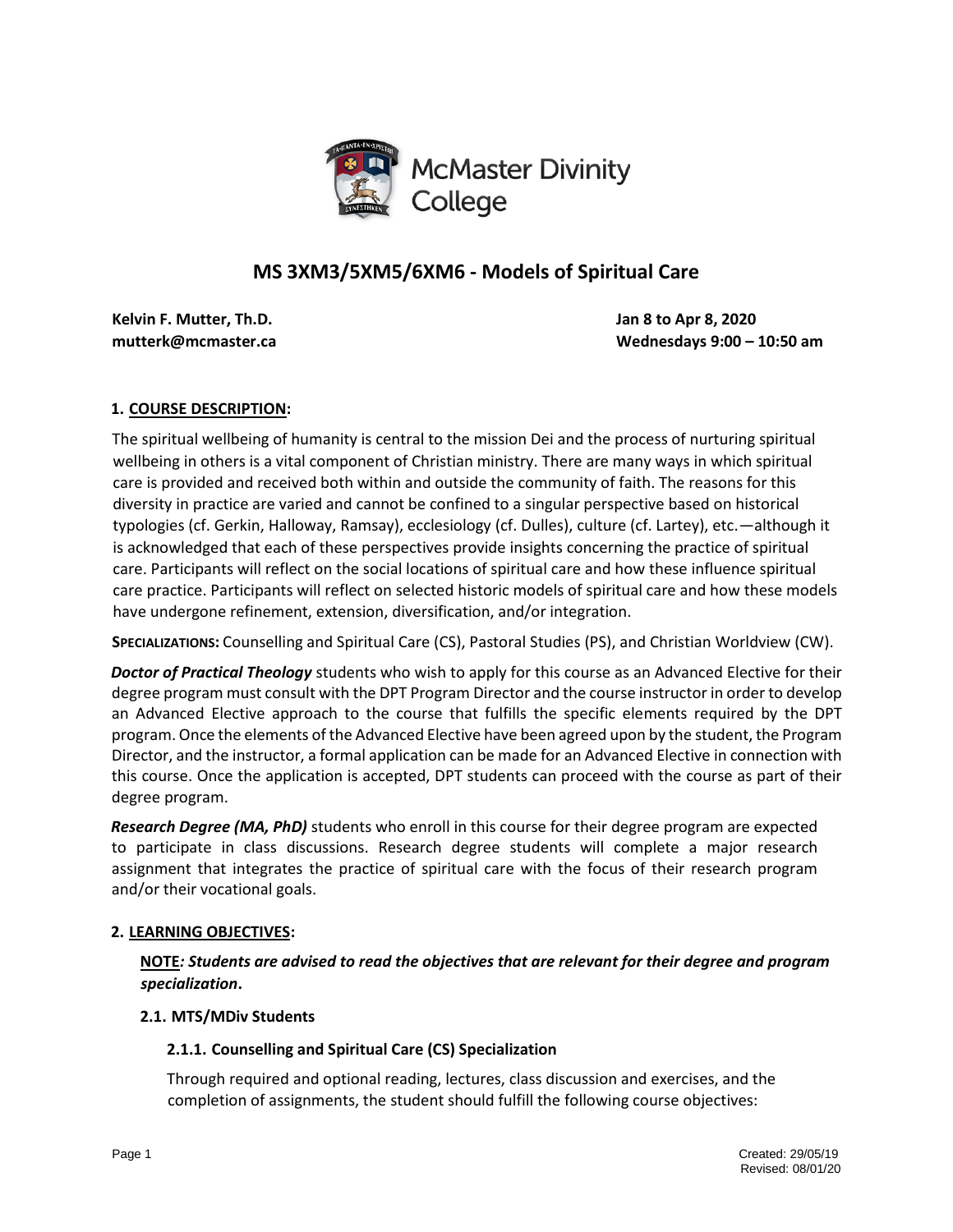### *Knowing*

- To describe how the social location of spiritual care influences spiritual care practice.
- To identify and describe how contemporary models of spiritual care demonstrate continuity with historic models.
- To describe how contemporary spiritual care practices have changed as a result of the processes of refinement, extension, diversification, and/or integration.

### *Being*

- To become aware of the participant's assumptions and biases with respect to the practice of spiritual care.
- To reflect on the participant's self-as-a-ministering-person and how this shapes their practice of spiritual care.

### *Doing*

- To use case studies to practice framing the practice of spiritual care.
- To identify the participant's current or anticipated practice context and which model(s) of spiritual care may be suitable in that setting.

## **2.1.2. Pastoral Studies (PS) Specialization**

Through required and optional reading, lectures, class discussion and exercises, and the completion of assignments, the student should fulfill the following course objectives:

#### *Knowing*

- To describe how the implicit and explicit theological assumptions of a ministry setting influence spiritual care practice.
- To identify and describe how contemporary models of spiritual care demonstrate continuity with historic models.
- To describe how contemporary spiritual care practices have changed as a result of the processes of refinement, extension, diversification, and/or integration.

## *Being*

- To become aware of the participant's assumptions and biases with respect to the practice of spiritual care.
- To reflect on the participant's self-as-a-ministering-person and how this shapes their practice of spiritual care.

## *Doing*

- To use case studies to practice framing the practice of spiritual care.
- To identify the implicit and explicit theological assumptions the participant's current or anticipated ministry context and which model(s) of spiritual care may be suitable.

## **2.1.3. Christian Worldview (CW) Specialization**

Through required and optional reading, lectures, class discussion and exercises, and the completion of assignments, the student should fulfill the following course objectives:

**Disclaimer:** *This syllabus is the intellectual property of the instructor and is prepared with currently available information. The instructor reserves the right to make changes and revisions up to and including the first day of class.*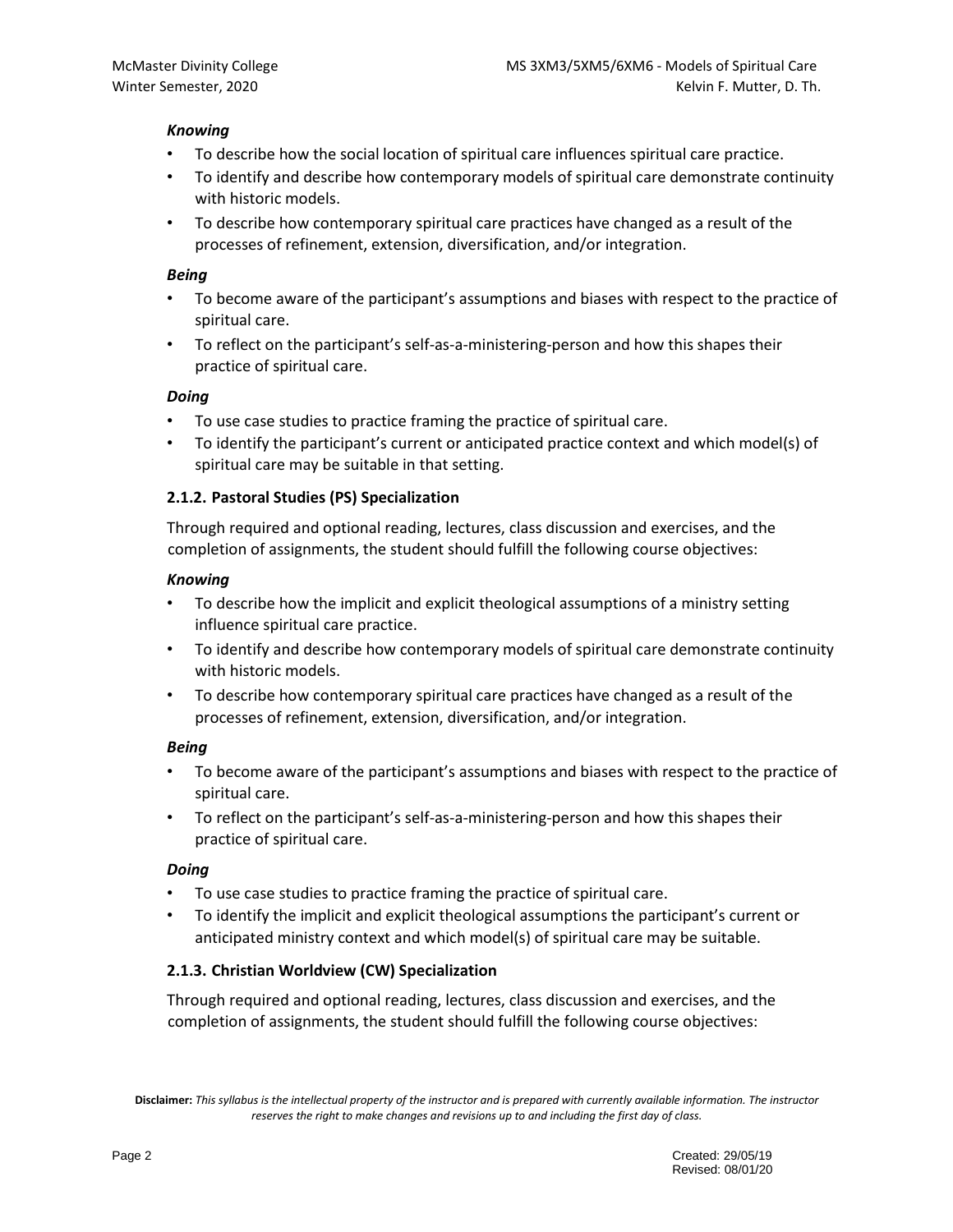### *Knowing*

- To describe the implicit and explicit worldview assumptions of different models of spiritual care practice.
- To identify and describe how contemporary models of spiritual care demonstrate continuity with historic models.
- To describe how contemporary spiritual care practices have changed as a result of the processes of refinement, extension, diversification, and/or integration.

### *Being*

 $\Box$  To become aware of the participant's assumptions and biases with respect to the practice of spiritual care.

### *Doing*

 $\Box$  To identify the implicit and explicit worldview of selected spiritual care practices and reflect on these using a specific theological perspective (e.g., Pentecostal, Reformed, Wesleyan).

## **3. COURSE TEXTS:**

All required textbooks for this class are available from the College's book service, READ On Bookstore, Room 145, McMaster Divinity College. Texts may be purchased on the first day of class. For advance purchase, you may contact READ On Bookstore, 5 International Blvd, Etobicoke, Ontario M9W 6H3: phone 416.620.2934; fax 416.622.2308; email books@readon.ca. Other book services may also carry the texts.

- Anderson, Ray S. *Spiritual Caregiving as Secular Sacrament.* Philadelphia: Jessica Kingsley Publishers, 2003. ISBN 1-84310-746-5
- Benner, David G. *Care of Souls: Revisioning Christian Nurture and Counsel.* Grand Rapids: Baker, 1998. ISBN 9780801090639.
- Cannon, Mae Elise, et al. *Forgive Us: Confessions of a Compromised Faith*. Grand Rapids: Zondervan, 2014. ISBN 9780310515968
- Dunlap, Susan J. *Caring Cultures: How Congregations Respond to the Sick.* Waco, TX: Baylor University Press, 2012. ISBN 9781932792874

## **4. INSTRUCTOR:**

*Biography:* Dr. Kelvin Mutter is an Associate Professor (part-time) at McMaster Divinity College, Dr. Mutter is a Registered Psychotherapist (CRPO); an AAMFT Clinical Fellow & Approved Supervisor; a Certified Pastoral Counsellor & Associate Teaching Supervisor (CASC/ACSS); and, a Registered Marriage and Family Therapist (CAMFT). Dr. Mutter's ministry and counselling experience includes both his current work as an individual, couple and family therapist as well as over twelve years in pastoral leadership. Dr. Mutter is married and has three adult children.

*Availability:* Dr. Mutter will be available for one-on-one consultation after class and during breaks on the days class is scheduled. Otherwise, students may contact him a[t mutterk@mcmaster.ca.](mailto:mutterk@mcmaster.ca)

**Disclaimer:** *This syllabus is the intellectual property of the instructor and is prepared with currently available information. The instructor reserves the right to make changes and revisions up to and including the first day of class.*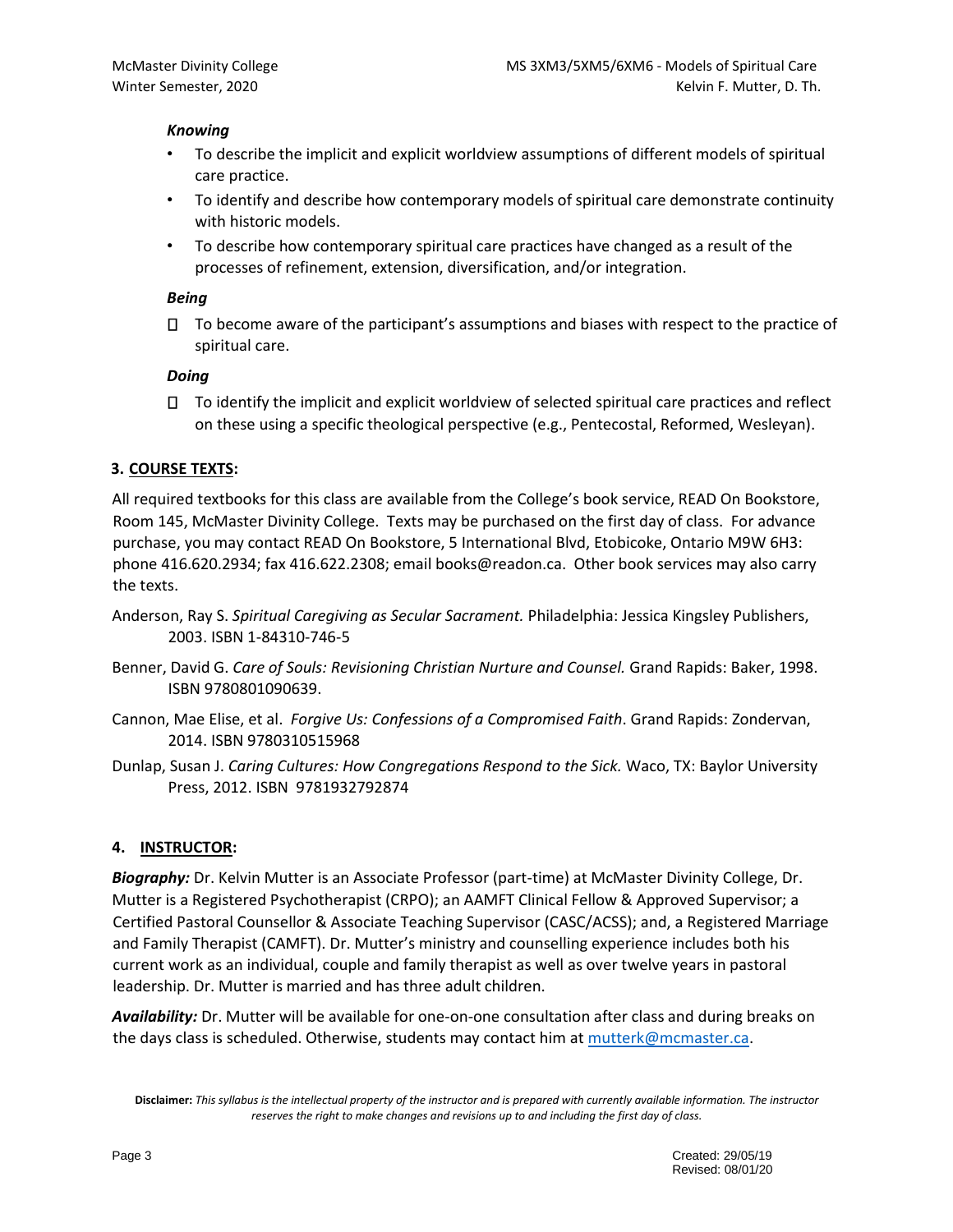## **5. COURSE SCHEDULE:**

| <b>Date</b>  | <b>Class Topic / Activity</b>                                                                             |  |  |
|--------------|-----------------------------------------------------------------------------------------------------------|--|--|
|              | <b>Introductory Matters</b>                                                                               |  |  |
| Jan 8, 2020  | Class Focus: Continuity and Change in the Practice of Spiritual Care                                      |  |  |
|              | Caring for, within, and through Community                                                                 |  |  |
| Jan 15, 2020 | Devotional: Gal 6:1-5                                                                                     |  |  |
|              | Class Focus: Continuity: Classical Foundations for Communal Care                                          |  |  |
| Jan 22, 2020 | Devotional: John 20:23                                                                                    |  |  |
|              | Class Focus: Theological Refinements for Communal Care                                                    |  |  |
| Jan 29, 2020 | Devotional: Hebrews 10:24-25                                                                              |  |  |
|              | Class Focus: Practical Refinements in Communal Care                                                       |  |  |
| <b>Date</b>  | <b>Class Topic / Activity</b>                                                                             |  |  |
|              | <b>Giving and Receiving Hospitality</b>                                                                   |  |  |
| Feb 5, 2020  | Devotional: Acts 4:34-35                                                                                  |  |  |
|              | Class Focus: Continuity: Caring for the "Least of These My Brethren"                                      |  |  |
|              | Assignment Due: Case Study #1 (CS & PS); Theological Reflection #1 (CW)                                   |  |  |
| Feb 12, 2020 | Devotional: Gal 3:27-29<br>Class Focus: Diversification: Spiritual Care with Diverse Populations (part I) |  |  |
|              | Assignment Due: Literature Review Assignment (MA/PhD)                                                     |  |  |
| Feb 19, 2020 | <b>READING WEEK - No Class</b>                                                                            |  |  |
| Feb 26, 2020 | Devotional: 1 Cor 6:9-11                                                                                  |  |  |
|              | Class Focus: Diversification: Spiritual Care with Diverse Populations (part II)                           |  |  |
|              | Assignment Due: Case Study #2 (CS & PS); Theological Reflection #2 (CW)                                   |  |  |
| Mar 4, 2020  | Devotional: Matt 5:13-16,                                                                                 |  |  |
|              | Class Focus: Extension: Spiritual Care as Secular Sacrament                                               |  |  |
|              | <b>Caring for Individuals and Households</b>                                                              |  |  |
| Mar 11, 2020 | Devotional: John 20:21-23, James 5:13-16                                                                  |  |  |
|              | Class Focus: Continuity: Spiritual Care as "Soul Healing" and "Soul Care"                                 |  |  |
| Mar 18, 2020 | Devotional: Luke 17:11-19                                                                                 |  |  |
|              | Class Focus: Integration: Therapeutic Care as Spiritual Care                                              |  |  |
| Mar 25, 2020 | Devotional: Col 3:15-17                                                                                   |  |  |
|              | Class Focus: Integration: Use of Spiritual Practices within Therapeutic Care                              |  |  |
|              | Assignment Due: Case Study #3 (CS & PS); Theological Reflection #3 (CW)                                   |  |  |
| Apr 1, 2020  | Devotional: Prov 16:23-24                                                                                 |  |  |
|              | Class Focus: Refinement: Rediscovering Soul Care<br>Assignment Due: Integrative Project (MA / PhD)        |  |  |
| Apr 8, 2020  | Devotional: Isa 57:15, 18-19                                                                              |  |  |
|              | Class Focus: Refinement: Spiritual Care and the mission Dei                                               |  |  |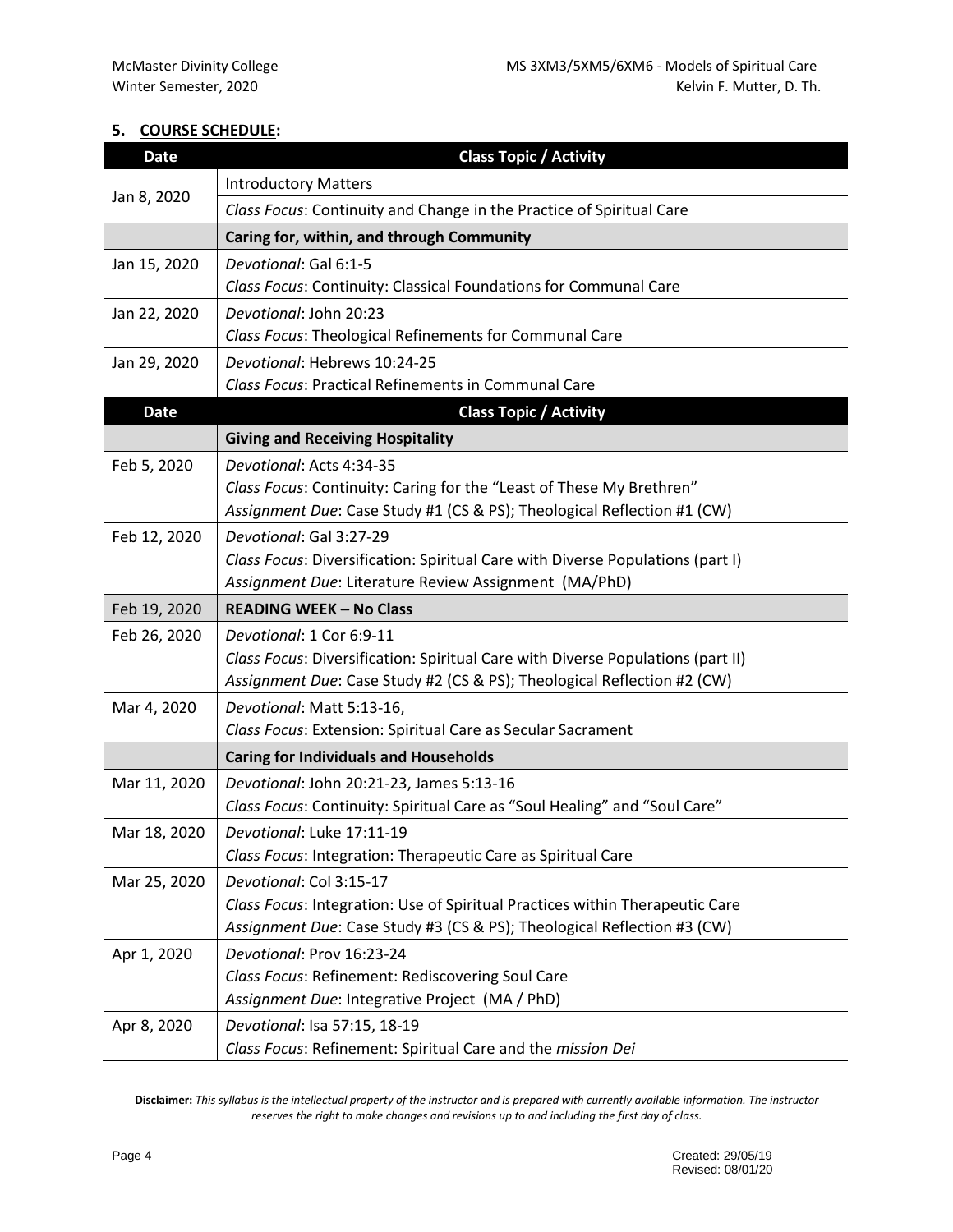## **6. COURSE REQUIREMENTS:**

| <b>Due Date</b> | <b>Degree</b> | <b>Specialization</b> | <b>Assignment &amp; Course Weight</b>                  |  |
|-----------------|---------------|-----------------------|--------------------------------------------------------|--|
| Weekly          | MTS/MDiv      | CS, PS, CW            | Participation (15% of grade)                           |  |
|                 | MA/PhD        | all                   | Participation (10% of grade)                           |  |
| As assigned     | All           | all                   | Devotional (10% of grade)                              |  |
| Feb 5, 2020     | MTS/MDiv      | CS, PS                | Case Study #1 (25% of grade)                           |  |
|                 | MTS/MDiv      | <b>CW</b>             | Theological Reflection #1 Case Study #1 (25% of grade) |  |
| Feb 12, 2020    | MA / PhD      | all                   | Literature Review Assignment (40 % of grade)           |  |
| Feb 26, 2020    | MTS/MDiv      | CS, PS                | Case Study #2 Case Study #1 (25% of grade)             |  |
|                 | MTS/MDiv      | <b>CW</b>             | Theological Reflection #2 Case Study #1 (25% of grade) |  |
| Mar 25, 2020    | MTS/MDiv      | CS, PS                | Case Study #2 Case Study #1 (25% of grade)             |  |
|                 | MTS/MDiv      | <b>CW</b>             | Theological Reflection #2 Case Study #1 (25% of grade) |  |
| April 1, 2020   | MA / PhD      | all                   | Integrative Project (40 % of grade)                    |  |

## **6.1. Participation (Knowing, Doing, Being)** Due: Weekly

Class sessions will include a mixture of lecture, discussion, case reflection and practice exercises. The participation grade will be based on the student's engagement with class activities (e.g., case studies, participation in discussion groups) and interaction with other students.

**DPT / MA / PhD students** will have three additional 90 min. seminars related to these research projects and for input, dialogue and collaboration. These will be scheduled with the group. A draft presentation/outline of their paper will be shared with the group for feedback and revision before final submission.

| 6.2. Devotional (Knowing, Doing, Being) | <b>Due: As assigned</b> |
|-----------------------------------------|-------------------------|
|-----------------------------------------|-------------------------|

Students will sign up (individually or in pairs) to provide a 15 minute in-class devotional reflection on the practice of spiritual care using an assigned scripture passage. These devotionals will be given at the beginning of class and will invite the class to reflect theologically on the practice of spiritual care.

## **6.3.MTS/MDiv Students**

## **6.3.1. Case Study Assignments – CS & PS Specializations only (Knowing, Doing, Being).**

*Learning Objective*: To apply theory to practice.

*Assignment Length*: 2500 words

#### *General Guidelines*:

- Students *MAY* elect to contextualize the case within their ethnocultural community, denomination or other community of affiliation. This will need to be identified in your paper.
- Familiarize yourself with the Case Study before reading the book.
- Read the assigned textbook and consider the following questions.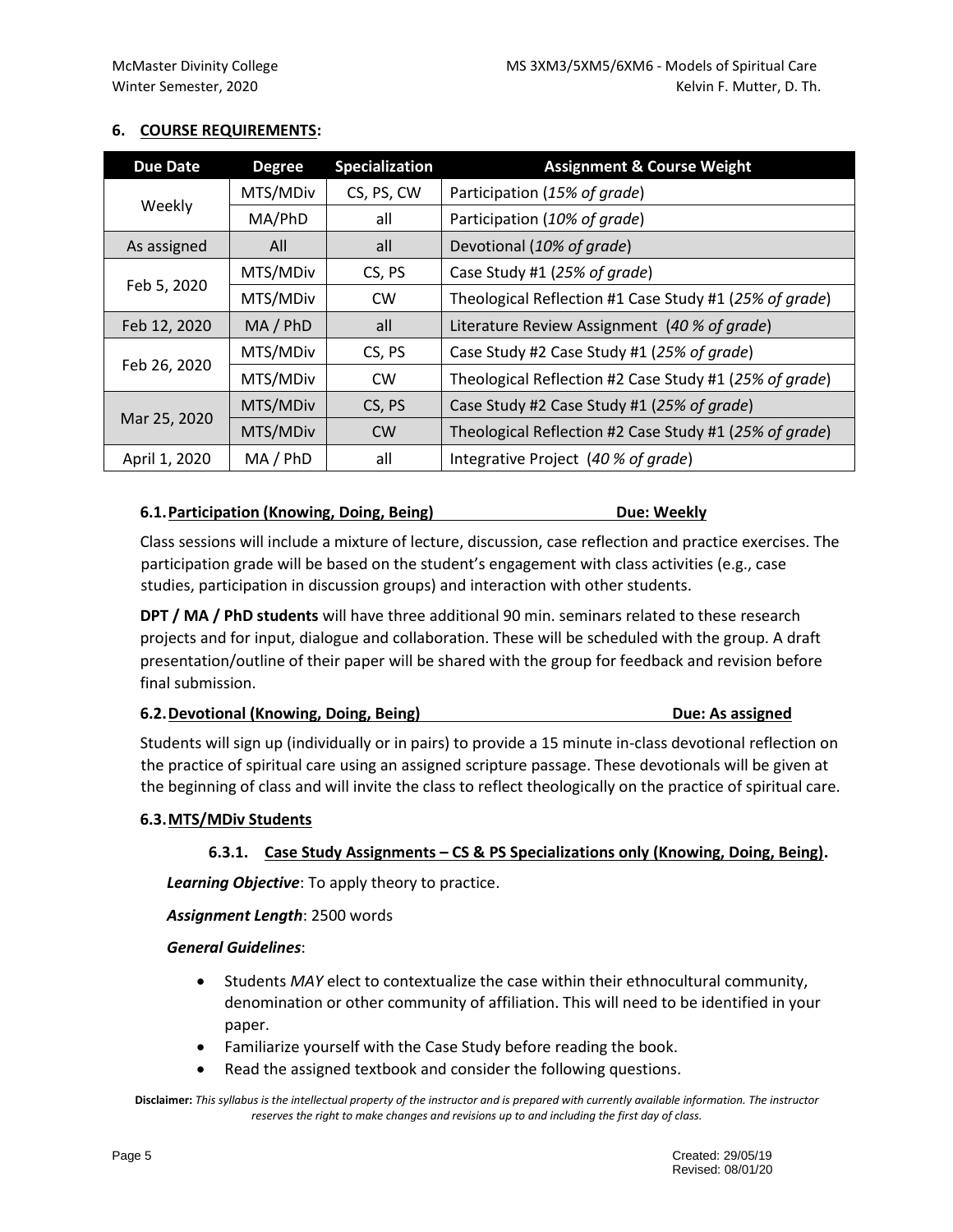- o Which ideas, concepts, or themes do you consider to be important or relevant?
- o Which ideas, concepts, or themes raise questions raise questions that you need to think about?
- o *Identify points of intersection between the Case Study and the assigned reading; reflect on and discuss these points of intersection*
- o *Imagine how you would use the model presented in the reading to guide your approach to spiritual care in this situation*
- Write your case study reflection.

| Due: Feb 5, 2020<br>6.3.1.1. Case Study #1 |
|--------------------------------------------|
|--------------------------------------------|

### Instructions:

Read the text *Caring Congregations* by Susan Dunlap in its entirety.

Read the following case study and use the congregational responses described in Dunlap's text to reflect on this case. Participants may elect to base their response on a single approach from Dunlap's book as long as they compare and contrast this approach with at least one of the other approaches. Alternatively, participants may elect to develop an integrated response that incorporates practices from two or more of the approaches described by Dunlap.

Case Study #1:<sup>1</sup> You are disturbed in the middle of your supper and are told that the child of one of the leaders of your church has been hospitalized as a result of injuries sustained while in the company of a peer who is also known to the congregation. Over the course of the next week you learn that the injuries are such that this child will require rehabilitation and it is uncertain as to the extent they will be able to resume a "normal life." Added to this, you learn that the police are investigating the incident because there are questions as to whether the injured child's peer may be responsible for this injury. Finally, you learn that there was at least one bystander who recorded the entire event on their cell phone and that the video has been posted on the internet where it has gone viral.

#### **6.3.1.2. Case Study #2 Due: Feb 26, 2020.**

Instructions:

Read the text *Spiritual Caregiving as Secular Sacrament* by Ray Anderson in its entirety.

Read the following case study and employ Anderson's text to reflect on the case. In what ways does this case reflect "secular care," "spiritual care," and/or "spiritual care as a secular sacrament"?

**Case Study #2**: <sup>2</sup> You are a prison chaplain in a federal penitentiary. About six months ago an inmate who is known to be an atheist and to hate God began to attend the weekly chapel

<sup>&</sup>lt;sup>1</sup> The circumstances depicted in this case study are fictitious. Any similarity to any person living or dead is merely coincidental.

 $<sup>2</sup>$  The circumstances depicted in this case study are fictitious. Any similarity to any person living or dead is</sup> merely coincidental.

**Disclaimer:** *This syllabus is the intellectual property of the instructor and is prepared with currently available information. The instructor reserves the right to make changes and revisions up to and including the first day of class.*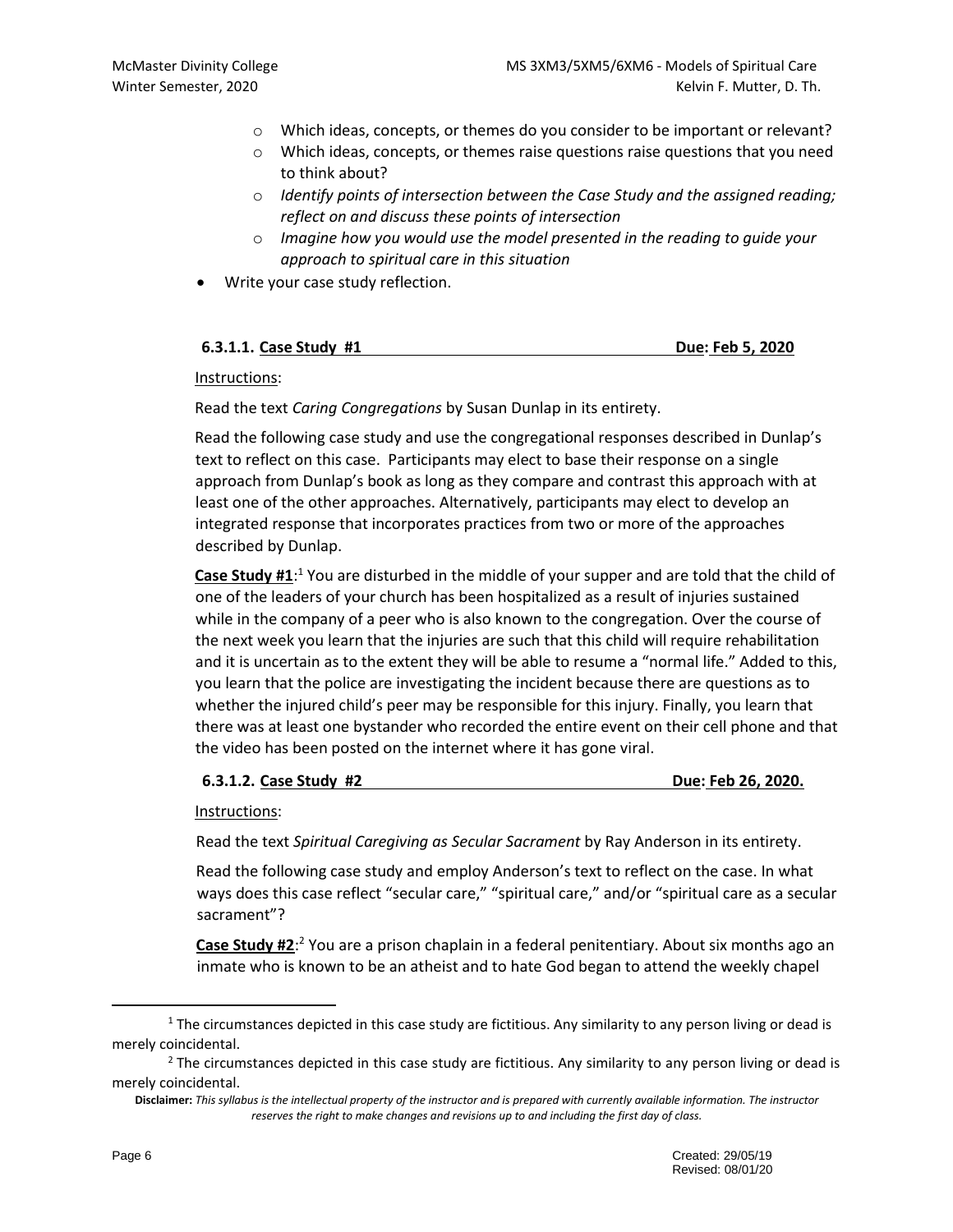services. At first you were suspicious of their motives, believing that they only attended chapel so that they could have access to inmates from other sections of the penitentiary. You have noticed, however, that they keep to themselves. After several weeks of attending chapel the inmate indicated that they wanted to speak with you. Surprised you agree.

In your first meeting the inmate was quite open and said "Reverend, I am not into religion and I don't believe in God. I only come to chapel because there is something about being there that helps me feel calm." You thanked them for their honesty and waited for them to tell you why they wanted to speak with you... After some time they said, "I have been thinking it is time for me to get some things off my chest. … For as long as I can remember, I have made it hard for people to get along with me or like me. Now that I am 42 years old I am realizing that I don't want to live like this anymore. I want this to be my last stay in jail. Don't get me wrong, I am not into jail house religion. In fact, I have seven years left before I can apply for probation—so that isn't the reason I am talking to you. The fact is, I know I need to change and I know I need someone to help me." When you asked the inmate what kind of help they wanted, they told you about their life and the loneliness they feel because there is no-one who cares about what happens to them. The inmate was still talking about their life when the guard reminded you it is time for the inmate to return to their unit.

Over the next number of months you have met with the inmate for an hour about once every two weeks. Each time you have seen their grief over their wasted life and the things they have done. One day something that seemed different. They told you they were attending the prison AA group. You learned that they had decided to be serious about the program and that they are working on step eight: "Made a list of all persons we had harmed, and became willing to make amends to them all." Next, the inmate handed you the list they had made and asked if you could help them make amends.

## **6.3.1.3. Case Study #3 Due: Mar 25, 2020.**

#### Instructions:

Read the text *Care of Souls* by David G. Benner in its entirety.

Read the following case study and employ Benner's text to reflect on the case. Three questions that may help you get started are: What are the opportunities for spiritual care? What is the spiritual care concern? Where would you begin with this person?

**Case Study #3**: <sup>3</sup> The person sitting in front of you is a middle-aged professional who holds a responsible position within the community. Although they regularly attend church, they do not participate in a small group or bible study. When you ask this individual what motivated them to speak with you, they tell you that they are having difficulty coping with the stresses in their life. They tell you that they are dealing with a greater than normal level of work stress. They tell you this has been going on for several months and that they aren't sleeping well. They also inform you that their spouse is also dealing with a lot of stress and that their spouse is away from home for at least two nights per week. The person you are speaking

<sup>&</sup>lt;sup>3</sup> The circumstances depicted in this case study are fictitious. Any similarity to any person living or dead is merely coincidental.

**Disclaimer:** *This syllabus is the intellectual property of the instructor and is prepared with currently available information. The instructor reserves the right to make changes and revisions up to and including the first day of class.*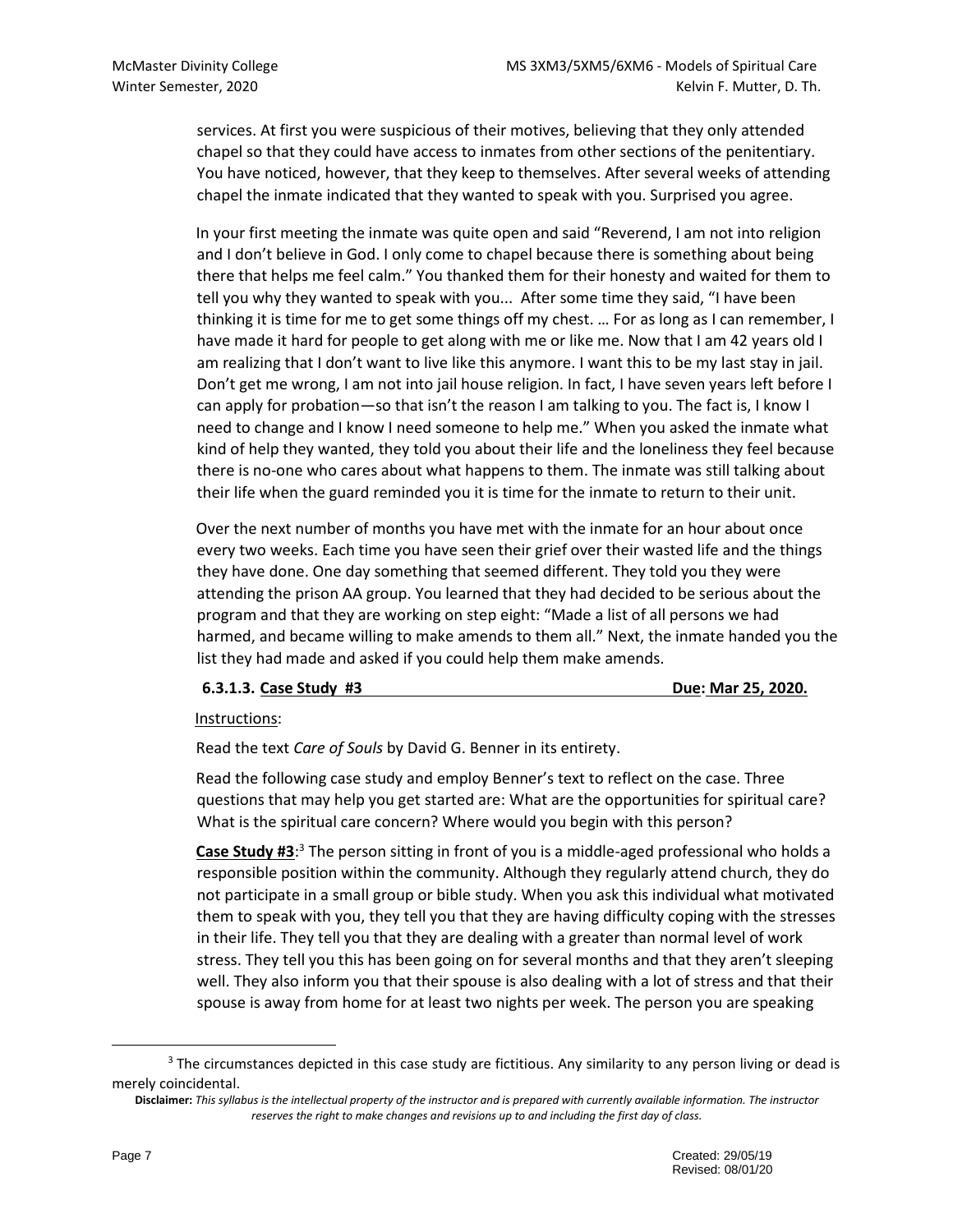with indicates that they feel they need to attend to the management of the household and the parenting two teens and a young adult child who still lives at home. They tell you that if they don't do this their time together as a family becomes focused on household maintenance, shopping, laundry, parenting, etc. If all this were not enough, they tell you that their father-in-law died last year and that in the last six months they have placed both their mothers in retirement residences because their mothers were no longer able to care for their own homes. At various points in the conversation this normally capable individual stops to wipe the tears from their eyes.

## **6.3.2. Theological Reflection Assignments – CW Specialization only (Knowing, Doing, Being).**

*Learning Objective*: To employ critical reflection with respect to the assumptions, values, and methods of selected models of spiritual care.

*Assignment Length*: 2500 words

### *General Guidelines*:

- Read the assigned textbook and consider the following questions.
- *Identify the assumptions, values, and methods of the model of spiritual care presented in the book.*
- *Reflect theologically and philosophically on the assumptions, values, and methods of the model of spiritual care presented in the book. Which aspects of the model may be considered to fit a Christian worldview, which aspects might not fit and can any of these be adapted to a Christian worldview?*
- Write your case study reflection.

While course participants may use any model of theological reflection to guide them, they may benefit from reading the first two chapters of *either* of the following texts.

Holeman, Virginia Todd. *Theology for Better Counseling: Trinitarian Reflections for Healing and Formation.* Downers Grove, IL: IVP, 2012.

Ramsay, Nancy J. *Pastoral Diagnosis: A Resource for Ministries of Care and Counseling*. Minneapolis, MN: Fortress, 1998.

#### **6.3.2.1. Theological Reflection #1 Due: Jan 29, 2020.**

Read the text *Caring Congregations* by Susan Dunlap in its entirety.

Write a 3000 word (≈12 pages) theological reflection on the text. Participants are encouraged to base their reflection on a single approach from Dunlap's book and then compare and contrast this approach with at least one of the other approaches.

#### **6.3.2.2. Theological Reflection #2 Due: Feb 26, 2020.**

Read the text *Spiritual Caregiving as Secular Sacrament* by Ray Anderson in its entirety.

Write a 3000 word (≈12 pages) theological reflection that examines Anderson's thesis and argument.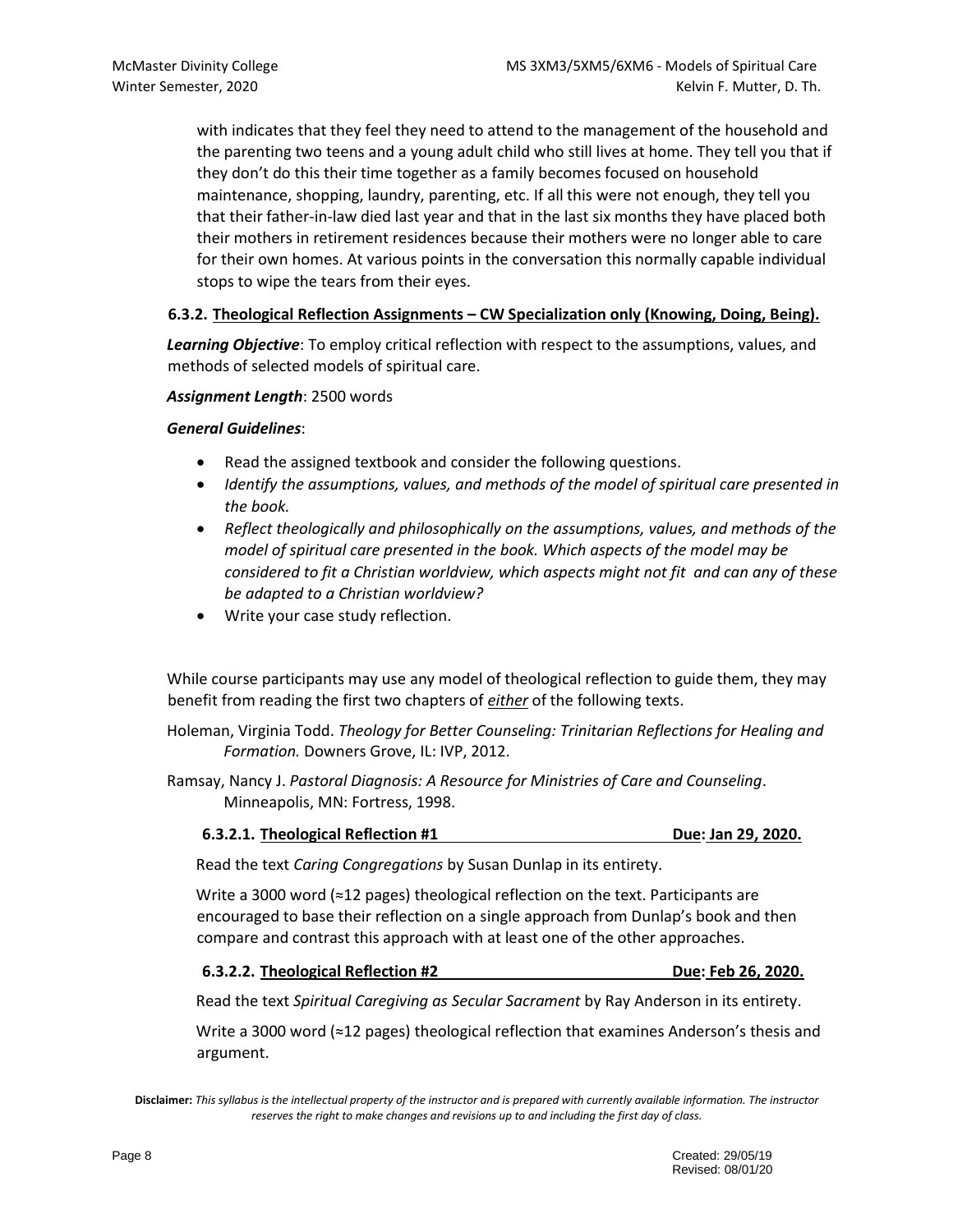#### **6.3.2.3. Theological Reflection #3 Due: Mar 25, 2020**

Read the text *Care of Souls* by David G. Benner in its entirety.

Write a 3000 word ( $\approx$ 12 pages) theological reflection that examines and discusses the thesis and argument of Part II of Benner's text.

### **6.4. Integrative Research (MA / PhD)**

Research degree students will focus their research on a topic that integrates the practice of spiritual care with the focus of their research program (e.g., biblical themes in spiritual care, spiritual care of young adults, spiritual care of families, spiritual care in the marketplace).

To facilitate student success, MA / PhD students will complete two assignments.

The final form of these research assignments may take the form of a publishable paper, a conference presentation, a course syllabus, a multi-week training program for volunteers, etc.

### *Learning Objectives:*

- To develop the student's skills in research through reading the research, counselling and theological literature on a specific topic.
- To analyze research findings critically.
- To determine the applicability of research findings to particular clinical or ministry situations.
- To integrate knowledge of research methods and practices with the student's counselling practice or practice of ministry.

#### **6.4.1. Literature Review (MA / PhD) Due: Feb 12, 2020**

Participants will submit an integrative literature review (5000 words) based on academic texts they have read on their chosen topic. MA/PhD students are expected to read at least 3000 pages of text that includes *no fewer than* 20 relevant academic (i.e., peer-reviewed) articles.

#### *6.4.2.* **Integrative Project (MA / PhD) Due: Apr 1, 2020**

Participants will submit a final project on a spiritual care topic of their choice. Although the written form of this project will vary depending on the focus and intent of the project, all submissions are expected to meet the following criteria.

The written submission is to be 10,000 words (40 pages) in length; inclusive of footnotes and bibliography.

- The written submission will demonstrate a working knowledge of the field.
- The written submission will exhibit a high level of critical thinking and academic writing.
- Students who elect to develop either a training program or a course syllabus will identify the purpose or intent of the course or training program as well as the purpose of the individual components within the project.
- Students who elect to develop either a training program or a course syllabus will include within their final project a written background paper (20 pp.) that describes, examines, critiques, etc. a body of scholarship related to one key topic that is included in the course or program. The intent of this expectation is that the student will demonstrate their knowledge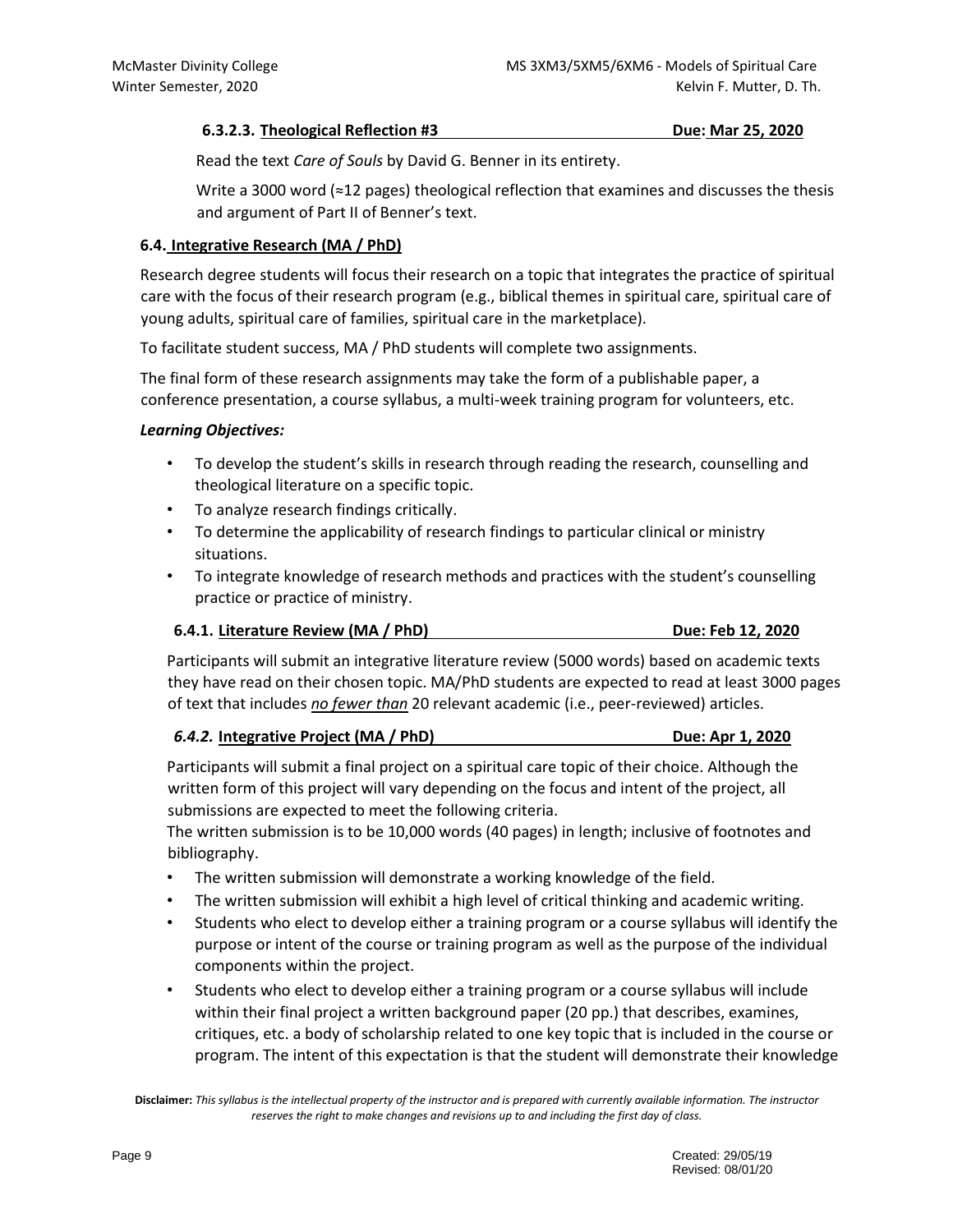of the topic, their ability to work with the source material, and their ability to communicate their knowledge.

• Students who elect to develop either a training program or a course syllabus will include an outline of the entire program or course schedule as an appendix to the paper.

## **7. COURSE ADMINISTRATION:**

**College Style for Submission of Written Work:** All stylistic considerations (including but not limited to questions of formatting, footnotes, and bibliographic references) must conform to the McMaster Divinity College Style Guidelines for Essays and Theses http://mcmasterdivinity.ca/wpcontent/uploads/2018/02/mdcstyleguide.pdf

Failure to observe appropriate form will result in grade reductions.

**Statement On Academic Honesty:** Academic dishonesty is a serious offence that may take any number of forms, including plagiarism, the submission of work that is not one's own or for which previous credit has been obtained, and/or unauthorized collaboration with other students. Academic dishonesty can result in severe consequences, e.g., failure of the assignment, failure of the course, a notation on one's academic transcript, and/or suspension or expulsion from the College.

Students are responsible for understanding what constitutes academic dishonesty. Please refer to the Divinity College Statement on Academic Honesty ~ https://mcmasterdivinity.ca/rules-regulations/

**Gender Inclusive Language:** McMaster Divinity College uses inclusive language for human beings in worship services, student written materials, and all its publications. It is expected that inclusive language will be used in chapel services and all MDC assignments. In reference to biblical texts, the integrity of the original expressions and the names of God should be respected, but you will need to use genderinclusive language for humans, and you will need to quote from a gender-inclusive version such as the following: NRSV (1989), NCV (1991), TEV/GNB/GNT (1992), CEV (1995), NLT (1996), TNIV (2005), and the Common English Bible (CEB 2011).

**Submission of Written Work:** Hard copies of all assignments are due at the beginning of class on the day indicated. Students unable to submit their paper at the beginning of class are requested to speak with the professor to discuss when they plan to submit their assignment. *Late submission of assignments will be deducted two grade points for every late day beginning 5 pm the day after the assignment was originally due.* 

**Length:** Students are expected to adhere to the word count. If a paper exceeds the word count, grace will be accorded for the first 10%. However, the grade will be reduced by 1/3 of a letter grade for each additional 10% a paper exceeds the stipulated word count.

**Cell Phone/Computer Policy:** Students are to refrain from texting or conducting cell phone conversations while class is in session. Should you need to maintain contact with family members and/or your church or ministry, please turn off the ringer so as to avoid disturbing others; upon receipt of an urgent call, you may discretely excuse yourself from the classroom. The same policy applies to all computer generated sound schemes or other electronic annunciation systems.

## **8. SUPPLEMENTAL BIBLIOGRAPHY:**

**Disclaimer:** *This syllabus is the intellectual property of the instructor and is prepared with currently available information. The instructor reserves the right to make changes and revisions up to and including the first day of class.*